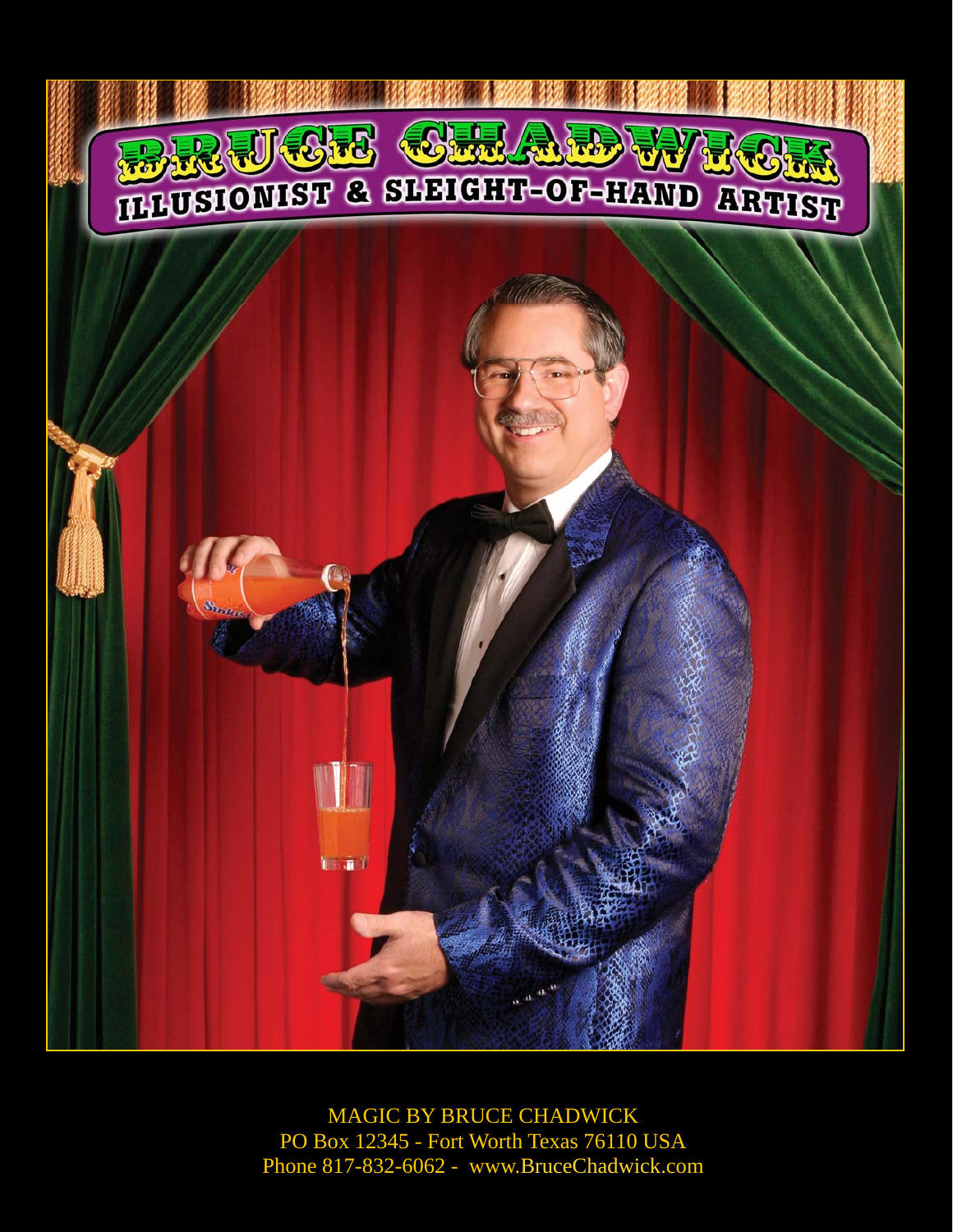## THEATRE OF MAGIC Bruce Chadwick's



The THEATRE OF MAGIC illusion extravaganza is the feature program of Magic by Bruce Chadwick. This exciting theatrical production is filled with classic effects such as the sword cabinet and floating a lady in the air! With a cast of 3-4 actors and crew, the program includes fast-paced legerdemain, comedy talk routines, whimsical volunteer situations, audience interaction, and elegant illusion effects.

Utilizing over two and one-half tons of equipment, the program can be presented in theatres, on hotel ballroom stages, school gymnasiums, and on church platforms. It can also be performed in halls, larger meeting rooms, and other places that can be set-up in theatrical type environments. The program can also be self-contained complete with lights, a sound system, and even free-standing curtains and theatrical scenery.

Many groups and organizations use the THEATRE OF MAGIC program as a fundraising activity. A free fundraising guide can even be provided that is filled with ways to advertise, promote, and utilize this program to its fullest potential. Additional details are available upon request.

## PO Box 12345 - Fort Worth, Texas 76110 USA– Phone 817-832-6062 www.BruceChadwick.com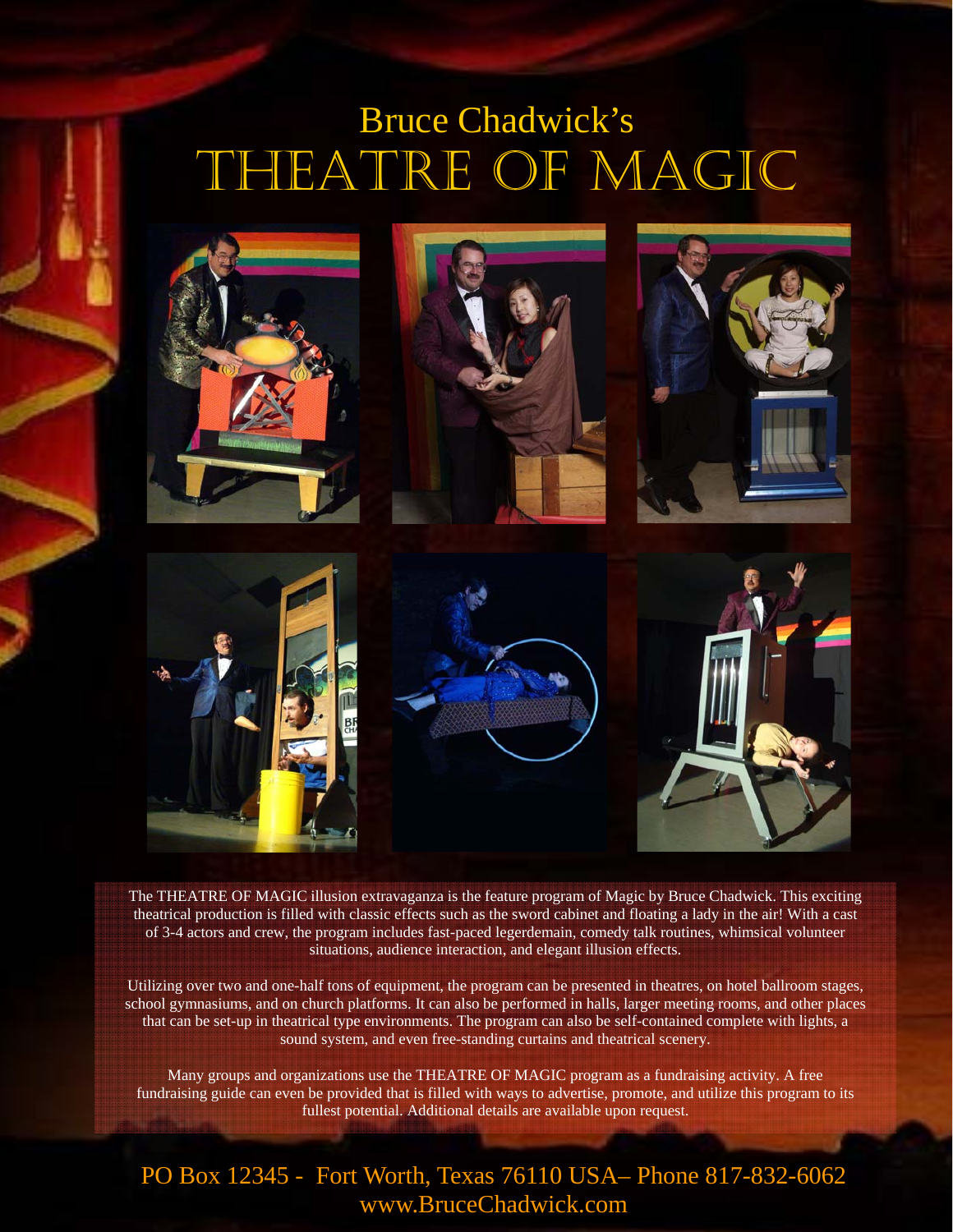## Comedy Stand-Up Magic Show Bruce Chadwick's



Over the past two decades, Bruce Chadwick has entertained thousands of people all over the world with his fun-filled Comedy Stand-Up Magic Show.

This unique one-man program captivates audiences with intricate sleight-of-hand, comedy talk routines, volunteer interaction, and unique legerdemain.

This energetic 40 minute illusion performance has taken Bruce literally years to perfect, with the timing, flow, and continuity of the magic tight and exact.

This family program can be transported by air with ease, and is great when the performance environment or destination dictates the use of a portable presentation.

Bruce also offers a "Combination Package" of his Comedy Stand-Up Magic Show plus one hour of Close-Up Sleightof-Hand, the perfect before and after dinner banquet event.



**MAGIC BY BRUCE CHADWICK PO Box 12345 - Fort Worth Texas 76110 USA Phone 817-832-6062 - www.BruceChadwick.com**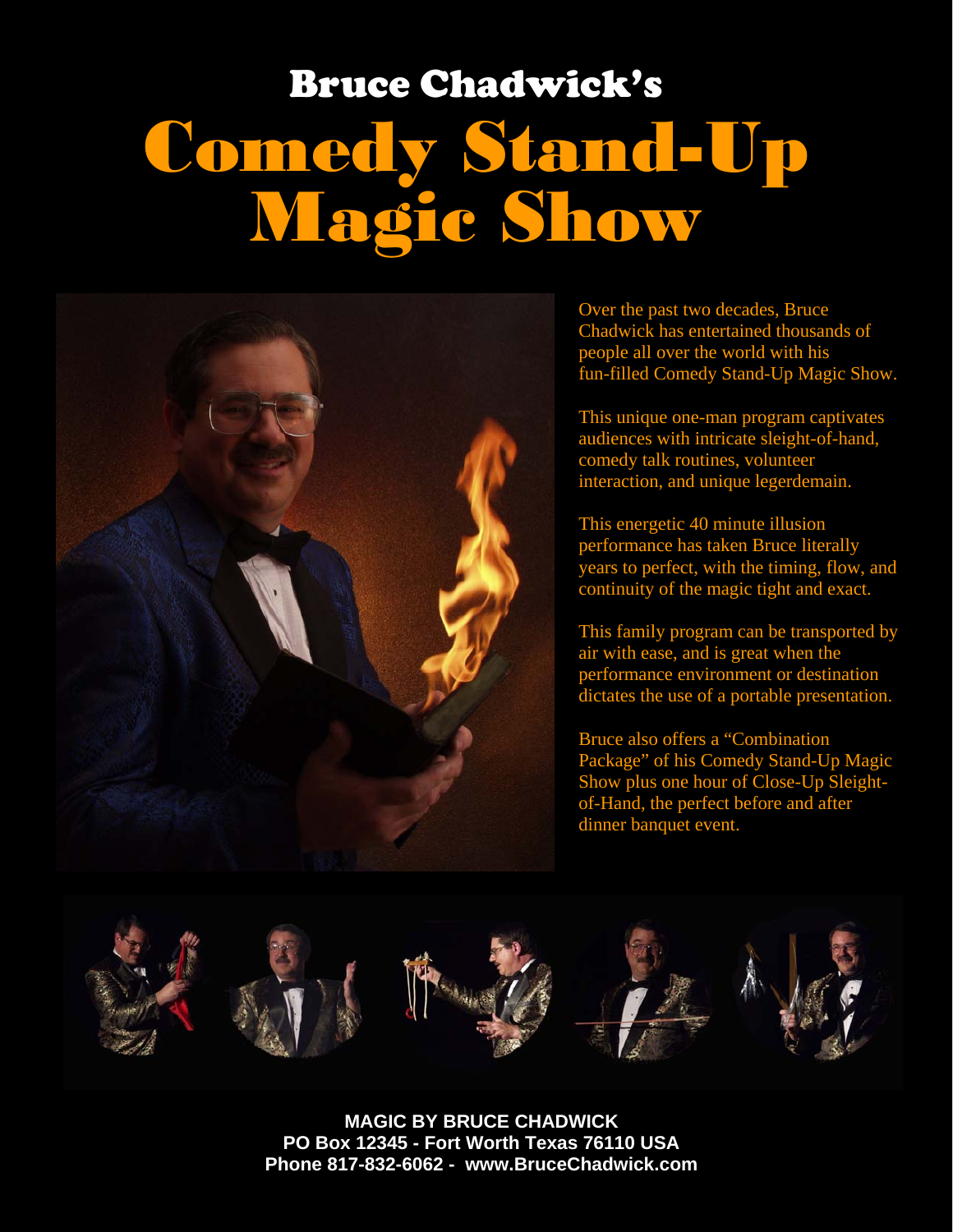Bruce Chadwick is one of the world's leading Sleight-of-Hand Artists. His magic occurs up close and only inches away from the nearest spectator! Cards, coins, balls and everyday objects are intertwined with incredible feats of dexterity and misdirection.

Bruce's close-up magic performances are ideal for entertaining guests one-one-one, hospitality suites, and milling with crowds.

Bruce's whimsical sense of humor, uncanny ability to mystify, and his love for people makes him the ideal candidate for the trade show booth, mixers, wedding receptions, or other environments where magic is performed intimately with guests.

> MAGIC BY BRUCE CHADWICK PO Box 12345 - Fort Worth Texas 76110 USA Phone 817-832-6062 - www.BruceChadwick.com



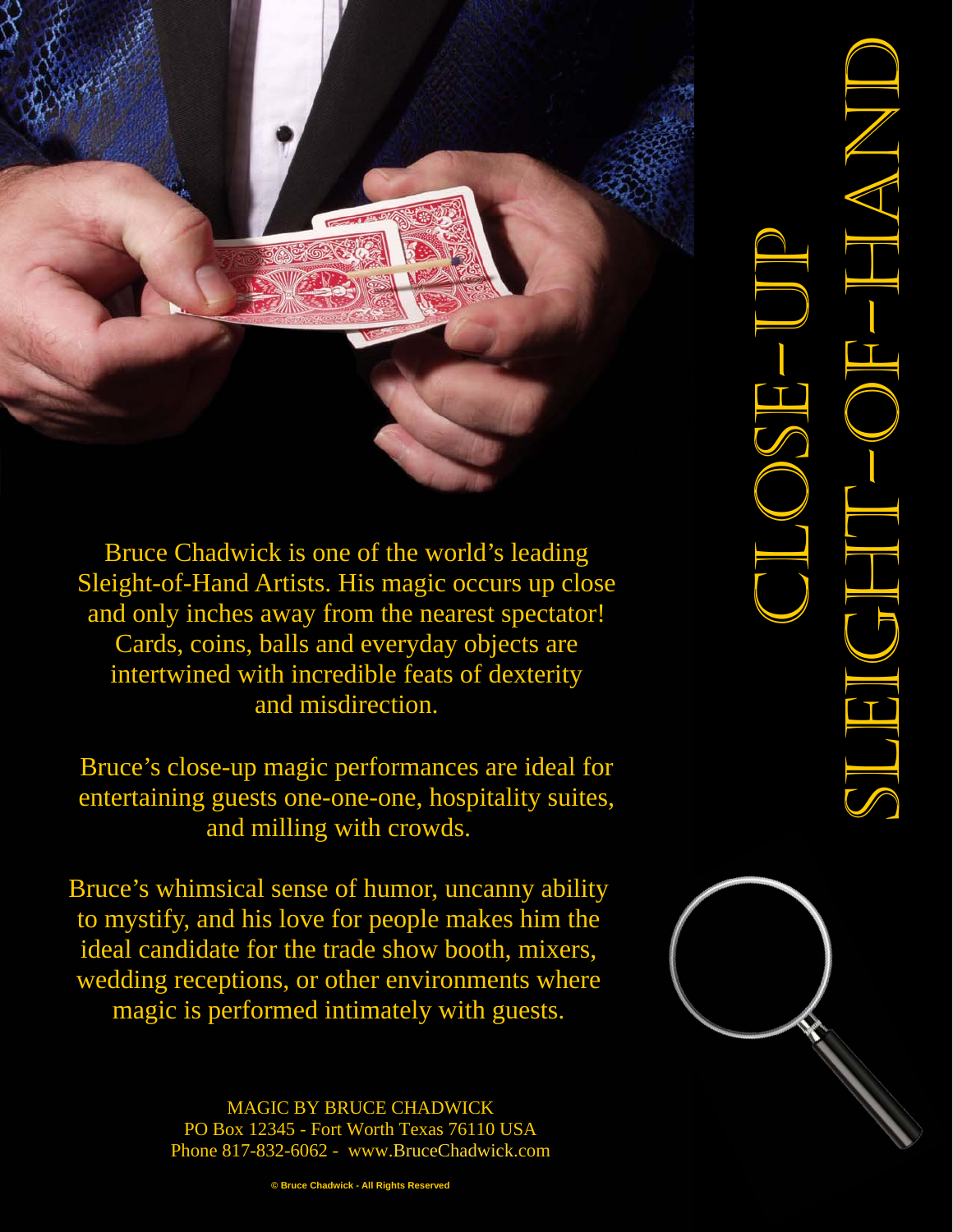

## **BIOGRAPHY**

**Bruce Chadwick has been a full-time professional Magician, Illusionist, and Sleight-of-Hand Artist since 1980. He has performed thousands of programs throughout the USA, Europe and southeast Asia.** 

**Bruce is a past-president of the Texas Association of Magicians and is listed in WHO'S WHO IN MAGIC. A noted writer, he has published several works on the psychology of illusion and is highly regarded among his peers as a creative consultant and expert in the field of illusion mechanics.** 

**Bruce Chadwick holds BA and MA degrees from Baylor University and a Master of Divinity degree from the Southwestern Baptist Theological Seminary.** 



**Magic by Bruce Chadwick PO Box 12345 - Fort Worth, Texas 76110 USA– Phone 817-832-6062 www.BruceChadwick.com**